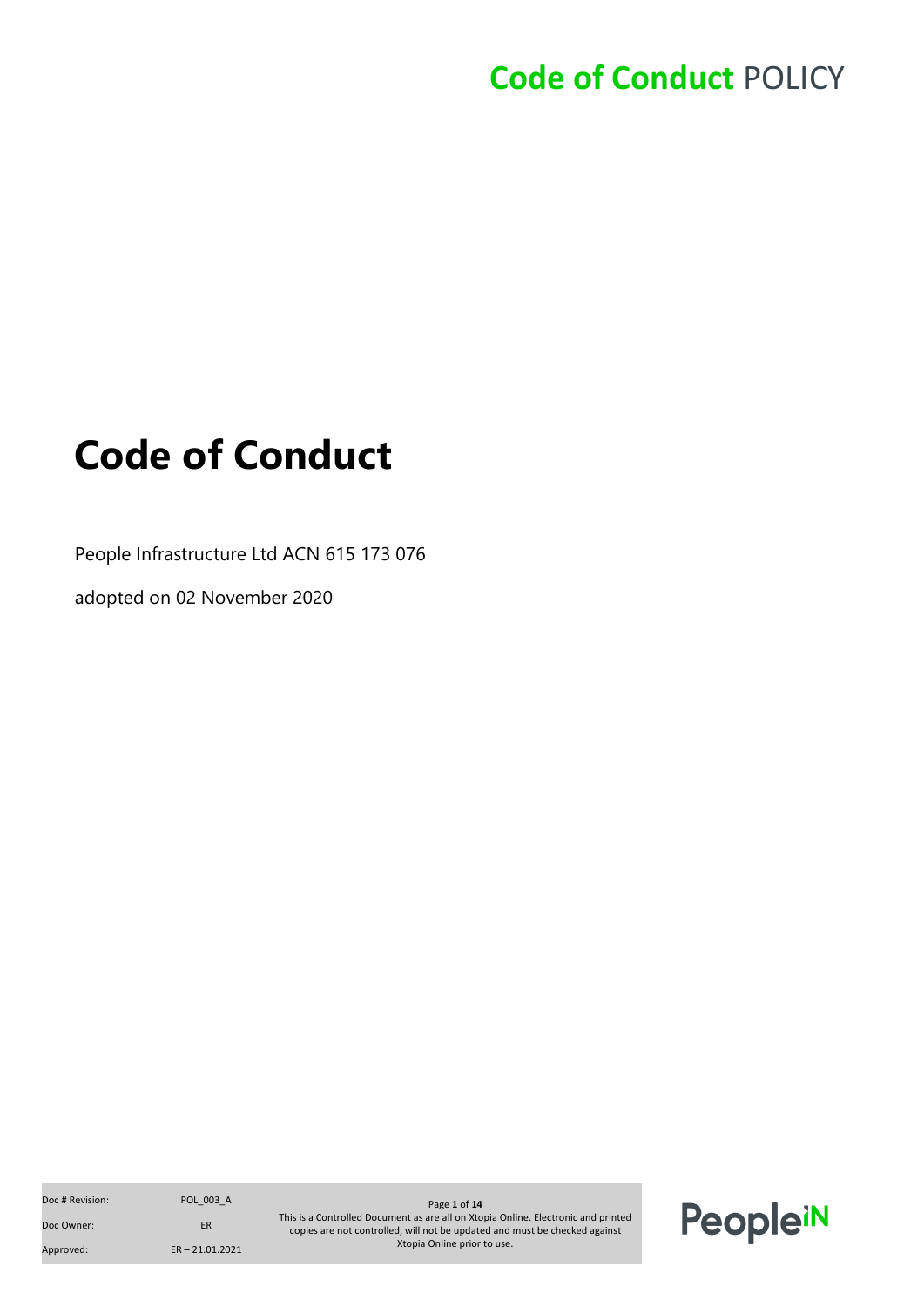### Table of contents

#### **Contents**

|                |     | Code of Conduct                                                                                                       | $\mathbf{1}$   |  |
|----------------|-----|-----------------------------------------------------------------------------------------------------------------------|----------------|--|
| 1              |     |                                                                                                                       |                |  |
|                | 1.1 | <b>INTRODUCTION</b>                                                                                                   | $\overline{4}$ |  |
|                | 1.2 | <b>BUSINESS PRINCIPLES</b>                                                                                            | $\overline{4}$ |  |
|                | 1.3 | WHO MUST FOLLOW THE CODE?                                                                                             | 4              |  |
|                | 1.4 | WHAT DOES THE CODE COVER, AND HOW DOES THE CODE INTERACT WITH OTHER PEOPLE<br>INFRASTRUCTURE POLICIES AND PROCEDURES? | 4              |  |
|                | 1.5 | HOW CAN THE CODE HELP ME?                                                                                             | 4              |  |
|                | 1.6 | RESPONSIBILITIES OF THOSE WHO LEAD OTHERS                                                                             | $\overline{4}$ |  |
|                | 1.7 | CONSEQUENCES OF BREACHING THE CODE                                                                                    | 5              |  |
| $\overline{2}$ |     |                                                                                                                       |                |  |
| 3              |     |                                                                                                                       |                |  |
| 4              |     |                                                                                                                       |                |  |
| 5              |     |                                                                                                                       |                |  |
| 6              |     |                                                                                                                       |                |  |
| 7              |     |                                                                                                                       |                |  |
| 8              |     |                                                                                                                       |                |  |
| 9              |     |                                                                                                                       |                |  |
| 10             |     |                                                                                                                       |                |  |
| 11             |     |                                                                                                                       |                |  |
| 12             |     |                                                                                                                       |                |  |
| 13             |     |                                                                                                                       |                |  |
| 14             |     |                                                                                                                       |                |  |
| 15             |     |                                                                                                                       |                |  |
| 16             |     |                                                                                                                       |                |  |
| 17             |     |                                                                                                                       |                |  |

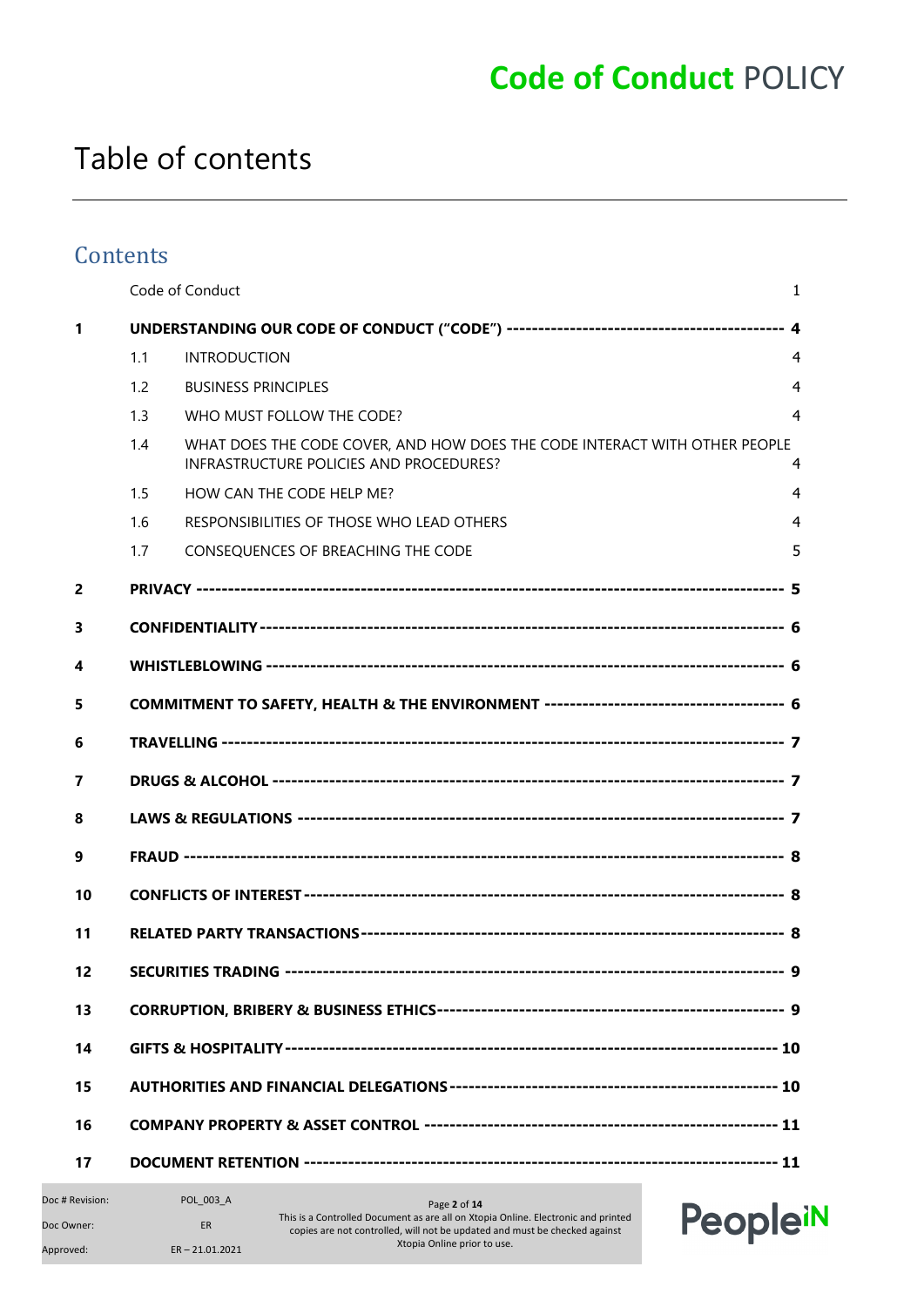| 18 |  |
|----|--|
| 19 |  |
| 20 |  |
| 21 |  |
| 22 |  |
| 23 |  |
| 24 |  |

Doc Owner: ER

Approved: ER – 21.01.2021

Doc # Revision: POL\_003\_A Page **3** of **14** This is a Controlled Document as are all on Xtopia Online. Electronic and printed copies are not controlled, will not be updated and must be checked against Xtopia Online prior to use.

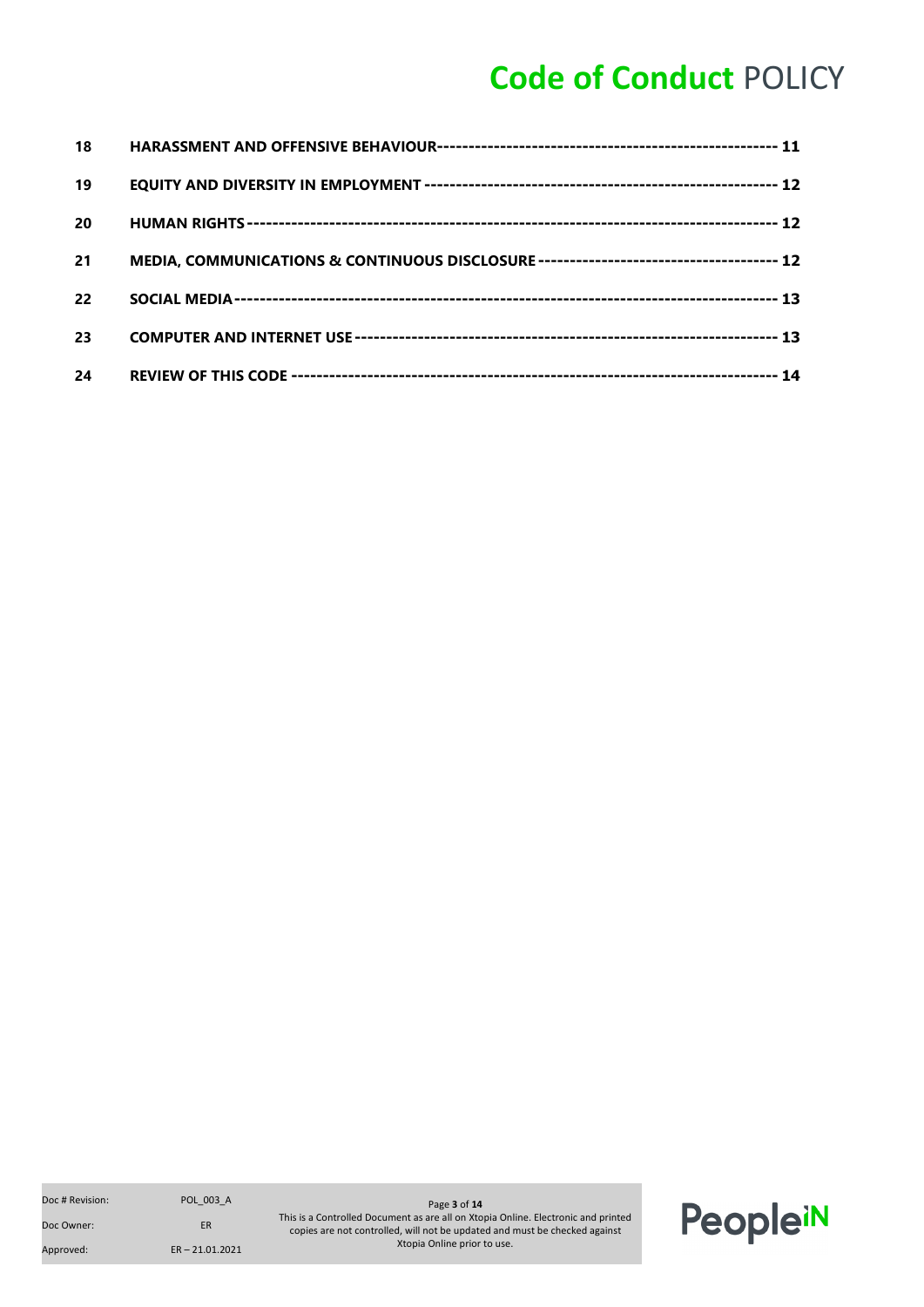#### <span id="page-3-0"></span>**1 UNDERSTANDING OUR CODE OF CONDUCT ("CODE")**

#### <span id="page-3-1"></span>1.1 **INTRODUCTION**

People Infrastructure's Code of Conduct commits the Company to the highest standards of ethical corporate behavior. The Code requires us to act at all times with honesty, fairness and integrity in everything we do. It defines how we should behave towards each other, towards our customers and other stakeholders, including the communities in which we operate and our environment. The Code requires compliance with both the spirit and the letter of the laws of every jurisdiction in which we operate, but the standard we expect of our people goes beyond the legal minimum requirements. We expect all our employees, Directors and contractors to demonstrate a high level of personal and professional ethical conduct at all times. We expect all our people to comply with the Code and with the Values Statement upon which it is based.

#### 1.2 **BUSINESS PRINCIPLES**

The following core values underpin the way in which the Board and other Staff Members act and behave. These have been adopted by the Board to guide the Group's approach and interactions with customers, Staff Members and the community. By putting these values into action, the Group aims to connect people and create smart communities.

The core values of the Group are:

- (1) Be HUMAN;
- (2) Be MEMORABLE;
- (3) Be BOLD;
- (4) Achieve the EXTRAORDINARY

#### <span id="page-3-2"></span>1.3 **WHO MUST FOLLOW THE CODE?**

Everyone who works for, acts for, or in some way, represents People Infrastructure, or any of its controlled subsidiaries, anywhere in the world is required to comply with the Code. This includes directors, employees, contractors, consultants and relevant third parties, whether they work full-time, part-time or as casual/supplementary workers. We use the term 'you' to refer to all persons who must comply with the Code. When you work with us, you agree to promote, honour and comply with the Code and values. Contractors, suppliers and other visitors to our sites are also expected to honour our commitment to ethical business conduct.

#### <span id="page-3-3"></span>1.4 **WHAT DOES THE CODE COVER, AND HOW DOES THE CODE INTERACT WITH OTHER PEOPLE INFRASTRUCTURE POLICIES AND PROCEDURES?**

The Code must be read and observed in conjunction with specific policies and procedures dealing with conduct and standards of behaviour, which apply nationally to People Infrastructure.

#### <span id="page-3-4"></span>1.5 **HOW CAN THE CODE HELP ME?**

The Code governs what is expected of you, including acting with honestly, integrity and fairness at all times.

#### <span id="page-3-5"></span>1.6 **RESPONSIBILITIES OF THOSE WHO LEAD OTHERS**

If you are a supervisor or manager, you are a leader and you must ensure that you and the people for whom you are responsible, comply with the Code and uphold our values. This includes:

opleiN

- Demonstrating behaviour that is consistent with our values
- Fostering a culture of sound, ethical conduct

| Doc # Revision: | POL 003 A         | Page 4 of 14                                                                                                                                                    |    |
|-----------------|-------------------|-----------------------------------------------------------------------------------------------------------------------------------------------------------------|----|
| Doc Owner:      | <b>ER</b>         | This is a Controlled Document as are all on Xtopia Online. Electronic and printed<br>copies are not controlled, will not be updated and must be checked against | Pe |
| Approved:       | $ER - 21.01.2021$ | Xtopia Online prior to use.                                                                                                                                     |    |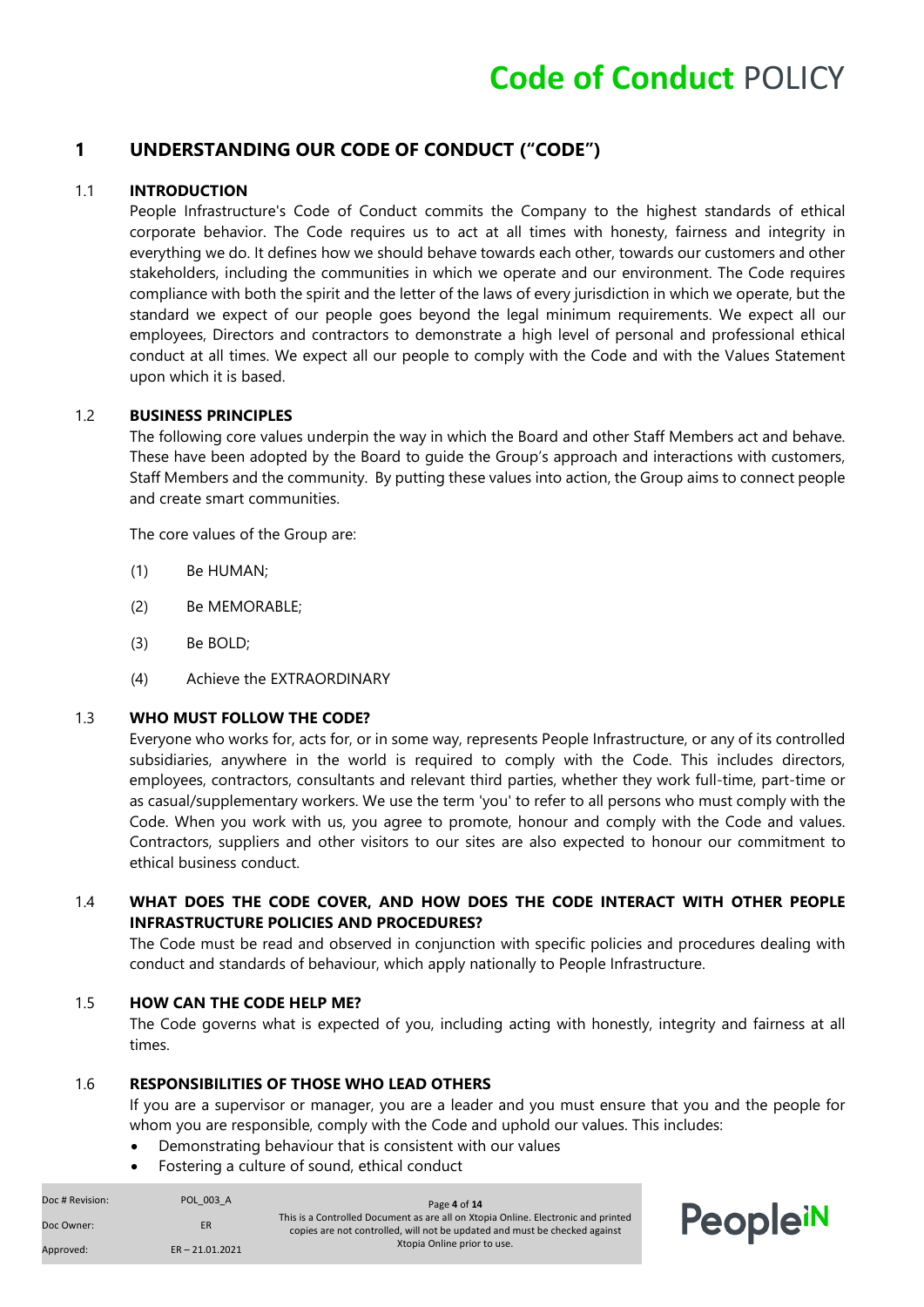- Promoting culture in which people feel comfortable in raising concerns
- Recognising and rewarding good behaviour, performance and achievements
- Responding in a timely manner to the legitimate concerns and questions about the Code and the behaviours it promotes
- Taking action to address behaviours inconsistent with the Code

The Executive Director is responsible for the Code and for demonstrating our values across our organisation. In turn, our leaders have a responsibility to support the Executive Director in upholding our values in all our business activities.

#### <span id="page-4-0"></span>1.7 **CONSEQUENCES OF BREACHING THE CODE**

Breaches of the Code are not acceptable and will be taken very seriously. Substantiated breaches of the Code may result in counselling or other disciplinary action (including termination of employment) being taken, depending on the results of those investigations.

If you believe the Code has been breached, you have the responsibility to report it in good faith. If you make a report in good faith, you will not be disadvantaged personally or in your employment or engagement, even if the conduct that is reported Is later found not to be in breach of the Code. At the same time, if you make an intentionally false or malicious report, you may find yourself in breach of the Code and facing the consequences that follow. If you require advice or would like to discuss any matters related to compliance with the Code, please contact your manager or the Chief Financial Officer.

There may be occasions where it is inappropriate to raise a concern with your manager or the Chief Financial Officer, in which case you may contact a Whistleblower Disclosure Officer ("WDO") as described further in the section titled "Whistleblowing". Reports to a WDO are confidential and protected by People Infrastructure's Whistleblower Policy.

#### <span id="page-4-1"></span>**2 PRIVACY**

We recognise the importance of protecting your personal information, as well as that of our customers, suppliers and other stakeholders. Most jurisdictions in which we operate have privacy laws with which we must comply.

We will only collect your personal Information in a manner that is lawful and reasonable in the circumstances. We will not disclose your personal information to any third party for any purpose other than the purpose for which it was collected, unless we have your consent to do so, we are otherwise required to by law or at the direction of an authority. We are committed to ensuring that any personal information we hold Is secure, and protected from misuse, loss, unauthorised access, modification or disclosure. We will take all reasonable steps to de-identify and destroy any personal information that is no longer required by us.

You and our stakeholders have the right to request access and correction to any personal information. If you are unclear or have any doubts about the handling of personal information, please contact the People Infrastructure Privacy Officer or the Company Secretary. In the course of your employment you must take all reasonable steps to ensure you comply with privacy laws as they apply in your jurisdiction. A copy of People Infrastructure's Privacy Policy is available on the Company's website.

| Doc # Revision: |  |
|-----------------|--|
|                 |  |

Doc # Revision: POL\_003\_A Page **5** of **14** This is a Controlled Document as are all on Xtopia Online. Electronic and printed copies are not controlled, will not be updated and must be checked against Xtopia Online prior to use.

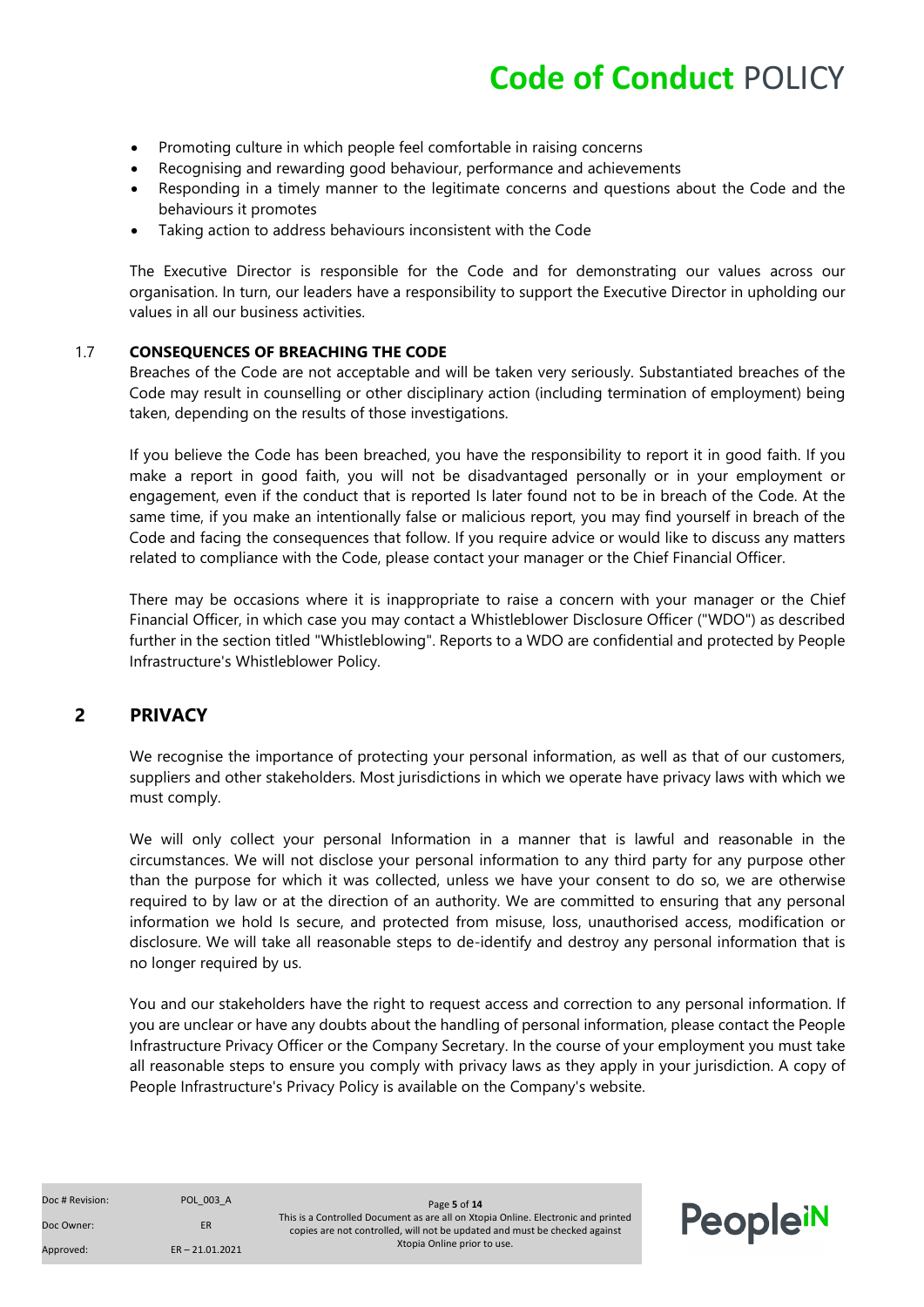#### <span id="page-5-0"></span>**3 CONFIDENTIALITY**

Everything you produce in the workplace that has the capacity to be stored in physical or electronic copy is our property. In your position, you may come across information or knowledge that is particularly sensitive or confidential. This may include our information (including cross business unit information such as strategies, financial reports, and customer lists, etc.) or that of an end user, customer or competitor.

It is imperative that you do not share any of our information with any person who is not authorised to receive it. You must also protect the information of third parties that comes into your possession from being released to other persons, or used in any manner which is inconsistent with the purpose for Which It has been made known to you.

This requirement applies separately to any obligation you have under contract or a company policy dealing with this subject matter in your jurisdiction, and even after you have left our employment; in which case, you must return to us all information which you may have in your possession.

If you have any concerns over confidentiality, please contact your manager or the Company Secretary.

#### <span id="page-5-1"></span>**4 WHISTLEBLOWING**

Our Whistleblower Policy sets out how you can confidentially disclose or report information involving suspected breaches of the Code, and how such matters can be handled.

We encourage you to report legitimate concerns involving suspected breaches of this Code with your immediate manager; however, in cases where that is inappropriate, the Whistleblower Policy, which can be found on our website, is available for you to make such disclosures confidentially without fear of retribution or intimidation. As detailed in the Whistleblower Policy, you can contact the Disclosure Coordinator or any of the officers noted in that policy, in each case on the contact numbers provided in that policy.

We are committed to protecting your identity should you wish to report confidentially, and in good faith, concerns or complaints regarding suspected breaches of this Code, or unlawful conduct of employees or anyone who is required to comply with the Code.

We also encourage third parties to utilise our Whistleblower Policy. Our customers, suppliers, stakeholders and members of the communities in which we operate may also report or disclose activities that are in breach of the Code under our Whistleblower Policy which is readily available on our website.

#### <span id="page-5-2"></span>**5 COMMITMENT TO SAFETY, HEALTH & THE ENVIRONMENT**

Your safety, health and welfare are extremely important to us and we are committed to a culture of zero harm. We also recognise that sound environmental management practices are important to the long-term stability and growth of our business and to the wellbeing of the various communities in which we operate. We are committed to developing business systems and processes that minimise or limit our impact on the environment. We will continue to seek alternatives to hazardous methods, substances or products to enhance our protection of the environment and our personal safety.

We will comply with applicable environmental and workplace health and safety laws in all jurisdictions in which we operate. In addition, we have a series of mandatory standards and procedures with which you are required to comply. Non-compliance with these environmental and workplace health and safety laws

| Doc # Revision: | POL 003 A         | Page 6 of 14                                                                                                                                                    |          |
|-----------------|-------------------|-----------------------------------------------------------------------------------------------------------------------------------------------------------------|----------|
| Doc Owner:      | ER                | This is a Controlled Document as are all on Xtopia Online. Electronic and printed<br>copies are not controlled, will not be updated and must be checked against | PeopleiN |
| Approved:       | $ER - 21.01.2021$ | Xtopia Online prior to use.                                                                                                                                     |          |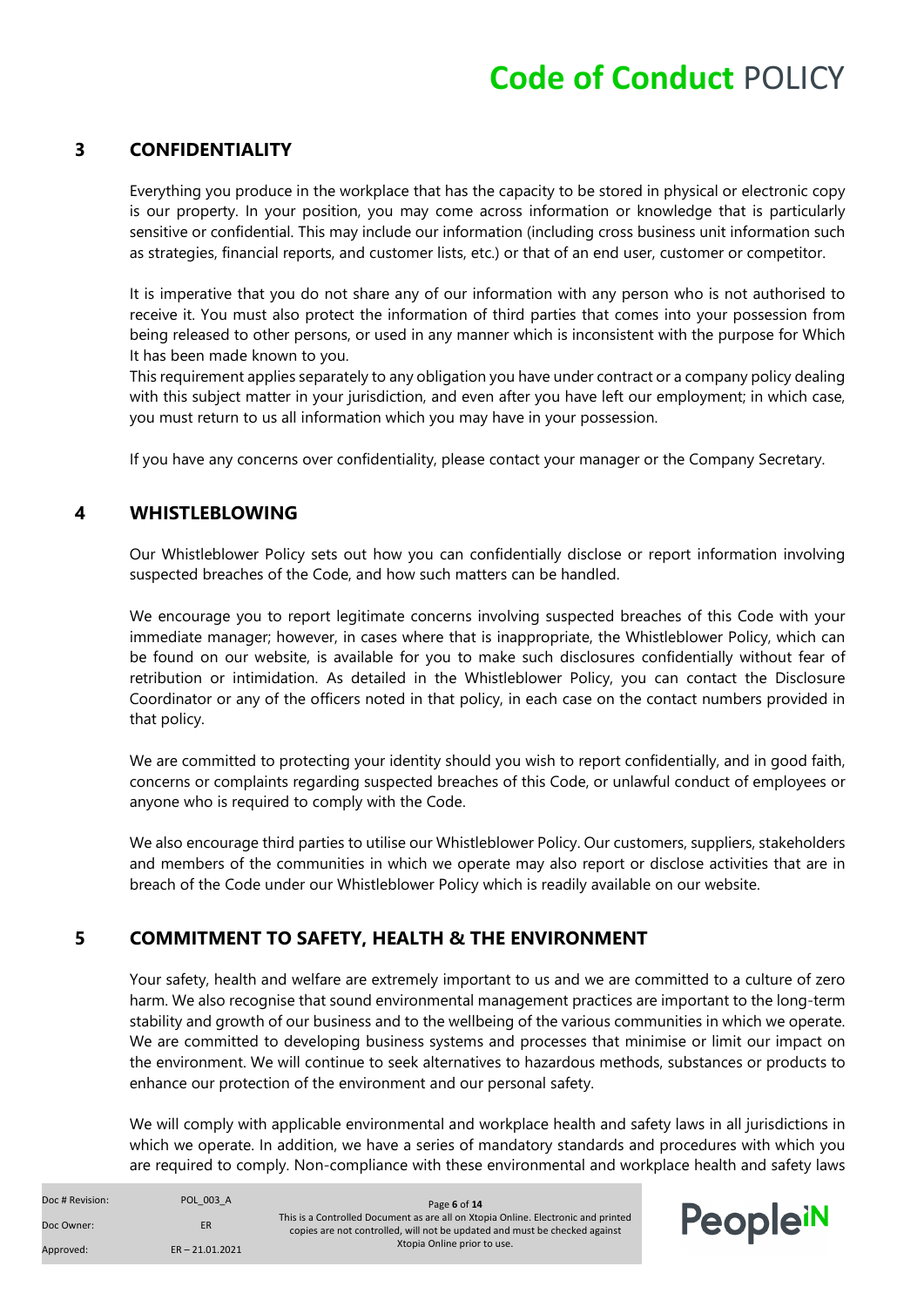and/or our safety, health and environmental standards and procedures is unacceptable and may result in disciplinary action.

If you see an unsafe act or become aware of an unsafe work practice, you should advise the person/s performing such unsafe practices to immediately cease these activities and you must report the incident to your immediate manager

#### <span id="page-6-0"></span>**6 TRAVELLING**

You may be required at various times to travel in connection with your employment. As well as travelling to and from various work sites, this -may also involve local, interstate or international travel by sea, road, rail, or air (or a combination of same).

You must ensure all travel bookings are arranged in an honest and cost efficient manner, compliant at all times with any local standards, cost limitations, procedures and policies that apply to your business unit. If you are unsure what these are, please contact your immediate manager.

Even while away from your regular place of work, you must abide by the Code, and act in a professional and responsible manner; abiding by all laws and travel policies and procedures applicable to your activities in your jurisdiction.

Any equipment or vehicles hired should be treated with care, you must ensure you are licensed and physically capable to drive any vehicle in the location in which you are travelling, and all business expenses must be documented and claimed on an honest and legitimate basis.

#### <span id="page-6-1"></span>**7 DRUGS & ALCOHOL**

Drug and alcohol use can adversely affect your judgement and performance and create hazardous situations which pose a health and safety risk to both you and your workmates.

We have strict policies and procedures around the use of drugs and alcohol in the workplace. You must also respect all restrictions applying to cigarette smoking.

At no time can you present for work affected by, or under the influence of, or impaired by alcohol or drugs at any site. Failure to comply with this requirement is cause for disciplinary action.

Where you have attended a work-related function and consumed alcohol you must not return to any place or work, and you are responsible for ensuring you stay with the prescribed legal limit if intending to drive, and you must comply with any lawful instructions we may give you in that regard.

#### <span id="page-6-2"></span>**8 LAWS & REGULATIONS**

In all jurisdictions in which we operate there are laws, codes, standards and regulations that govern our work practices, business transaction and the manner in which we conduct ourselves in most daily interactions. These range from driving, conduct and behaviour towards other people, dealing with confidential and private information, taking care of our own safety and that of those around us. You must be aware of the laws, codes, standards and regulations which govern our work practices and ensure that you do not engage in offending conduct as this could lead to reputational damage (for People

| Doc # Revision: | POL 003 A         | Page 7 of 14                                                                                                                                                    |          |
|-----------------|-------------------|-----------------------------------------------------------------------------------------------------------------------------------------------------------------|----------|
| Doc Owner:      | ER                | This is a Controlled Document as are all on Xtopia Online. Electronic and printed<br>copies are not controlled, will not be updated and must be checked against | PeopleiN |
| Approved:       | $ER - 21.01.2021$ | Xtopia Online prior to use.                                                                                                                                     |          |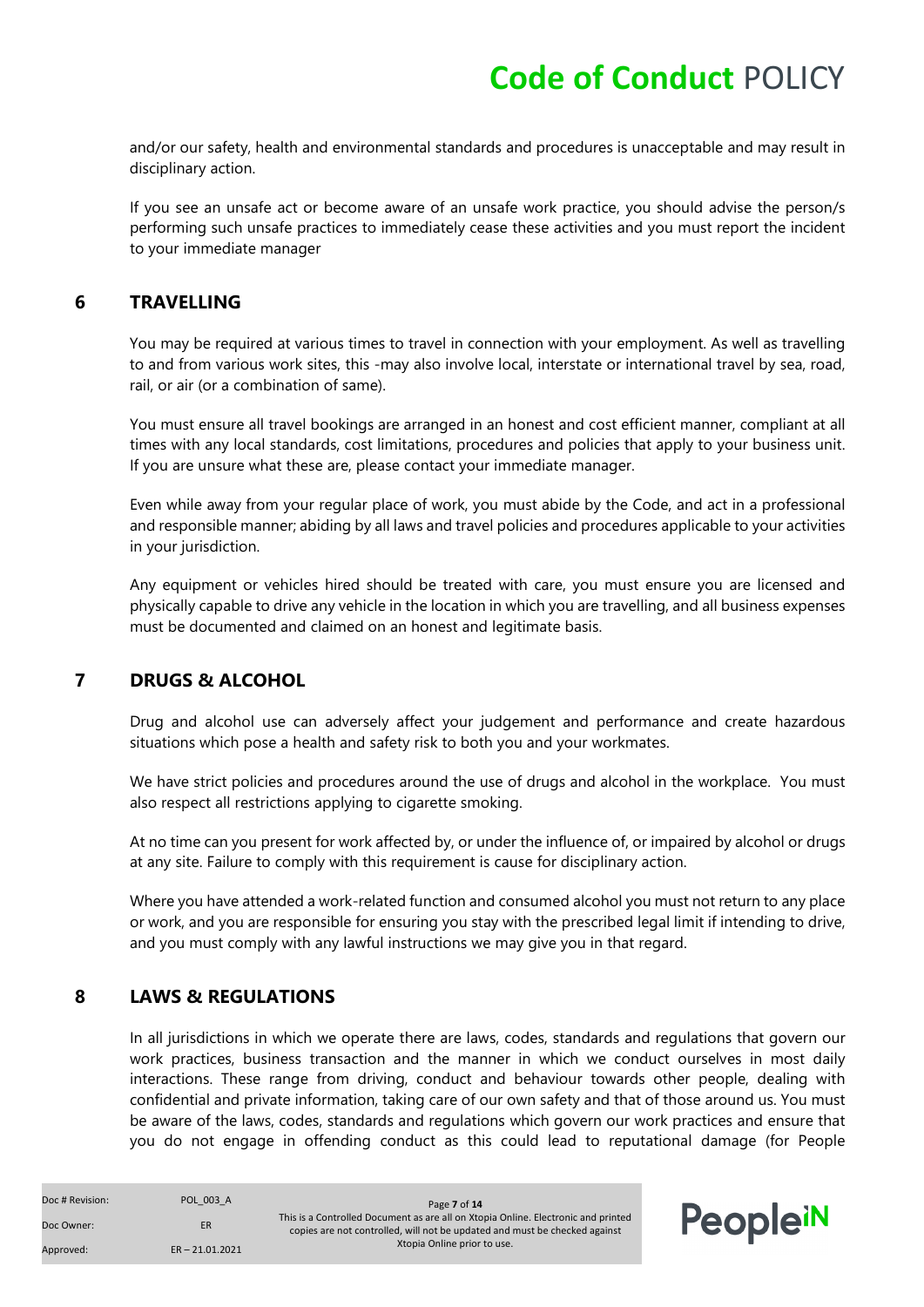Infrastructure and for you personally) and could jeopardise your employment, not to mention result in fines, penalties, convictions or regulatory investigations.

#### <span id="page-7-0"></span>**9 FRAUD**

You must not engage in acts of fraud and other unethical or corrupt practices against our business, customers, suppliers, contractors and employees. Such acts and practices may be illegal, as well as a breach of the Code. We are committed to identifying, reporting and investigating any such incidents. Our overall aim, however, is to prevent fraud, unethical or corrupt practices from occurring. To do this we may initiate various strategies, such as training and awareness, audits, risk mitigation assessments, culture enhancement and assigning individual accountability, and you must cooperate with, and participate in, such initiations and programs.

#### <span id="page-7-1"></span>**10 CONFLICTS OF INTEREST**

At all times, you must act honestly and with integrity, and not put yourself in a situation that places, or appears to place, your own personal interests before those of People Infrastructure.

You must avoid outside interests or activities that could conflict with our business. At all times, you must ensure that there is no actual or perceived conflict between your personal Interests and the performance of your work duties. Such conflicts may damage our reputation with our suppliers, customers and other stakeholders, and/or impair your judgment. You must not use your position, your knowledge, or assets, or our influence for your own personal advantage or that of others.

You must declare family relationships where the Company may be considering employing a person to work with you, report to you or whom you may report to.

You may not work for or provide independent advice or consulting or other services to a competitor, supplier or customer when you are employed by us. You should not run any other business or be involved in other arrangements in your free time which will compete with us, and you should avoid any financial investments associated with competitors, suppliers or customers other than nominal investments in public companies, or arrangements for ordinary consumer transactions on standard commercial terms.

You must identify and fully disclose in writing any actual or perceived conflicts to your manager and to the Company Secretary, who will enter the information in a register. For example, if a member of your family or your spouse/partner is employed by a People Infrastructure-related company, or contracted to provide services to People Infrastructure for a fee, then you should disclose this to your manager in writing, who must then ensure the Company Secretary has received this notification. Over time your personal situation may change, and even though you may have already disclosed a conflict, you are obligated to further disclosed if there has been any change.

If you are concerned about your own situation, please discuss the matter with your manager or the Company Secretary.

#### <span id="page-7-2"></span>**11 RELATED PARTY TRANSACTIONS**

A related party transaction arises when our Company enters into a direct financial transaction with an employee or Director to provide goods or services to, or obtain goods or services from, that employee or Director. We require all parties subject to the Code, to seek requisite approval for all intended or actual

| Doc # Revision: | POL 003 A         | Page 8 of 14                                                                                                                                                    |          |
|-----------------|-------------------|-----------------------------------------------------------------------------------------------------------------------------------------------------------------|----------|
| Doc Owner:      | <b>ER</b>         | This is a Controlled Document as are all on Xtopia Online. Electronic and printed<br>copies are not controlled, will not be updated and must be checked against | PeopleiN |
| Approved:       | $ER - 21.01.2021$ | Xtopia Online prior to use.                                                                                                                                     |          |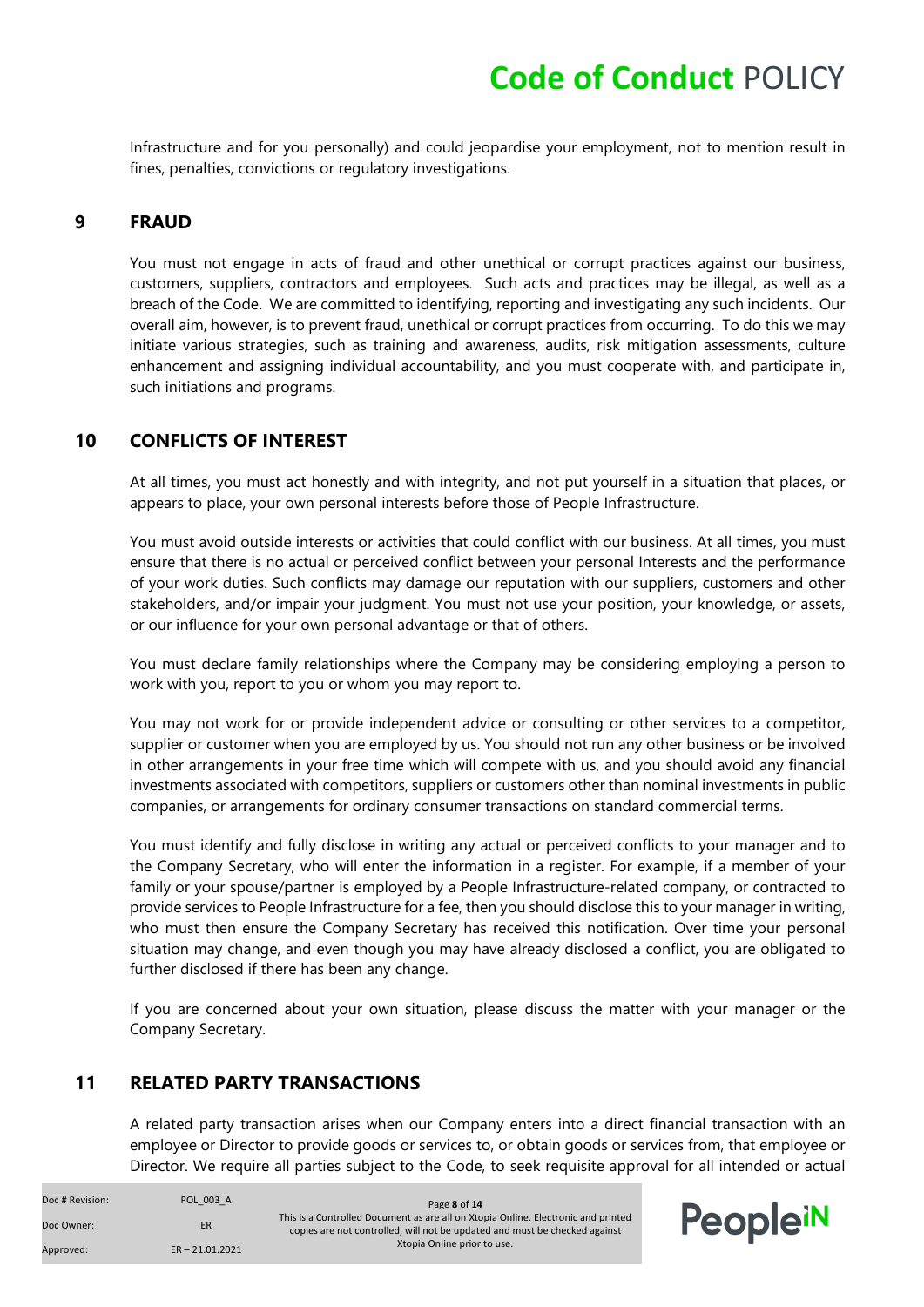related party transactions, and where approved, to ensure that such transactions are conducted on an "arm's length" basis on terms no more favourable than available to non-related parties. If you require further information, please contact the Company Secretary.

#### <span id="page-8-0"></span>**12 SECURITIES TRADING**

People Infrastructure has introduced a Securities Trading Policy to manage the trading in its securities by People Infrastructure Persons (as defined in the Securities Trading Policy). People Infrastructure Persons includes directors, employees, consultants and contractors. In addition to the general prohibition on insider trading, People Infrastructure Persons must not buy or sell People Infrastructure securities during the Blackout Periods defined in the Securities Trading Policy. You should familiarise yourself with the Securities Trading Policy and, in particular, the Blackout Periods which apply to People Infrastructure Persons buying and selling People Infrastructure securities.

We encourage all employees and Directors to invest in our organization, in accordance with the Securities Trading Policy. We value our shareholders and aim to deliver long-term growth and sustainable returns. However, being a shareholder comes with certain responsibilities. In your position, you may hold or come across information that is confidential and/or price sensitive, and which is not public knowledge.

Trading in our securities when you hold this information may be considered insider trading, which is a criminal act in Australia. Inside Information is considered to be Information that is not generally known or publicly available and, if it was available, a reasonable person would expect the information to have a material effect on the value of our securities (or a decision whether or not to trade in them).

If you have Inside Information concerning People Infrastructure, a People Infrastructure Group company or any outside company, you must not engage in Insider Trading, including:

- trade (i.e. buy or sell or subscribe for) or agree to trade in the relevant securities;
- get somebody else to trade, or agree to trade, in the relevant securities on your behalf; or
- pass on any Inside Information to another person for that person's personal gain by dealing in the relevant securities or who is otherwise likely to trade or procure somebody else to trade in the relevant securities.

A copy of People Infrastructure's Securities Trading Policy is available on the Company's website.

#### <span id="page-8-1"></span>**13 CORRUPTION, BRIBERY & BUSINESS ETHICS**

We strive to meet the highest ethical standards in our business dealings and will only engage in fair and vigorous competition.

Customers and suppliers will be treated in a fair, open and honest manner at all times.

You must not engage in acts of corruption and bribery, be it internally or externally Initiated. Bribery and corruption can be defined as any type of payment or promise that enables you or any other person to receive an undue, improper or illegitimate business advantage or benefit. These acts are serious criminal offences in most countries, and may result in criminal sanctions being imposed not only on the individuals directly involved in making or receiving a bribe but also on People Infrastructure and Its Directors and managers who may have expressly or Impliedly authorised or permitted the corrupt act.

| Doc # Revision: | POL 003 A         | Page 9 of 14                                                                                                                                                    |          |
|-----------------|-------------------|-----------------------------------------------------------------------------------------------------------------------------------------------------------------|----------|
| Doc Owner:      | <b>ER</b>         | This is a Controlled Document as are all on Xtopia Online. Electronic and printed<br>copies are not controlled, will not be updated and must be checked against | PeopleiN |
| Approved:       | $ER - 21.01.2021$ | Xtopia Online prior to use.                                                                                                                                     |          |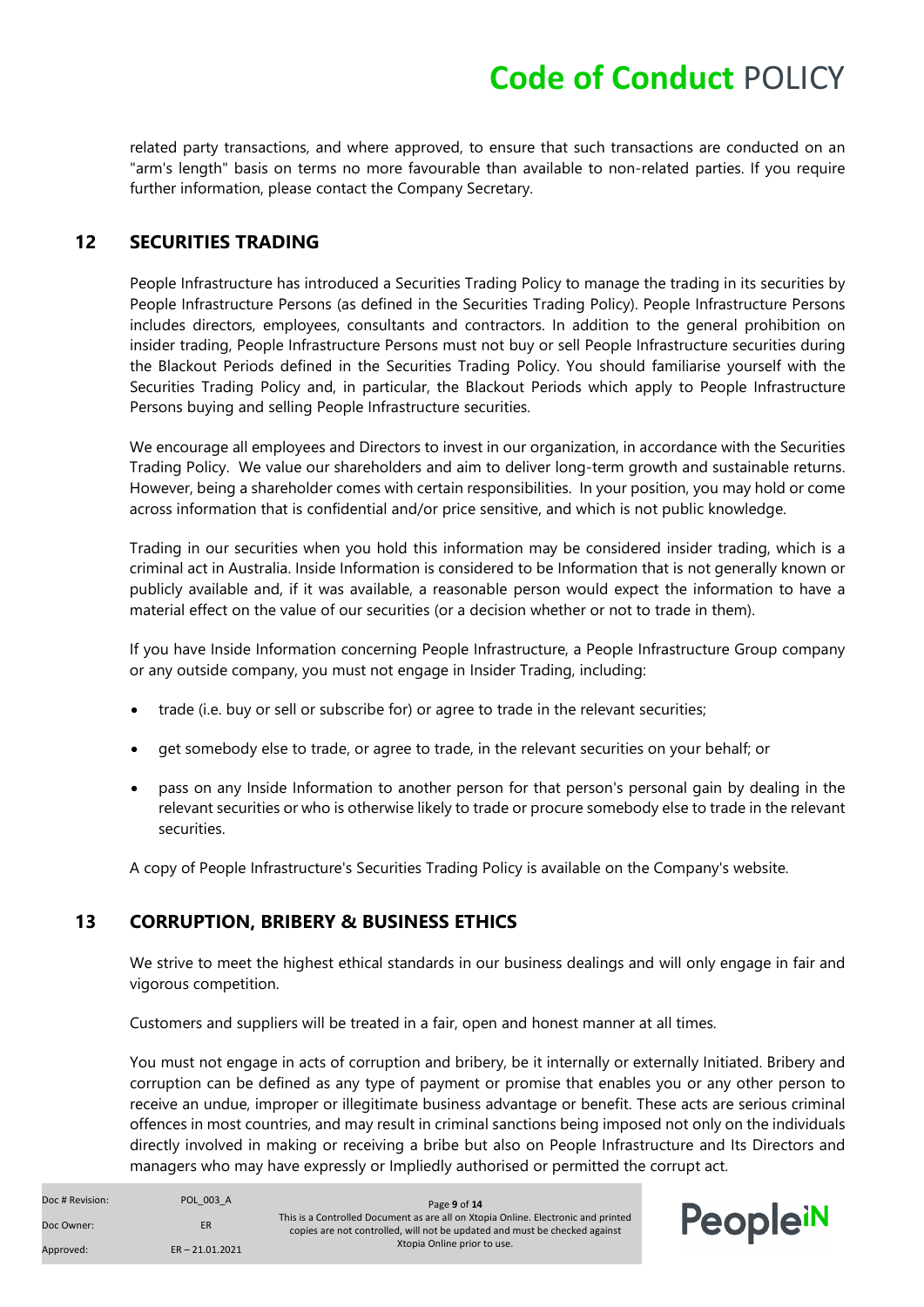You must not make any direct or indirect payment in the nature of a bribe or payoff to secure or maintain business, or for any other purpose, to any person or organisation, including to any public official, stateowned corporation or to the representatives of any customer, supplier or competitor. In order to avoid even the appearance of improper payments, no payments are to be made in cash.

At no time is any facilitation payment in any jurisdiction to be authorised, approved or made to any person or organisation, including to any public official or state-owned corporation as such activities carry personal fines and corporate penalties in all the jurisdictions in which we operate.

All payments to third parties should only be made for services or products properly provided, at arm's length. You must not make, offer or receive (whether directly or Indirectly) any improper payments to or from public officials, state-owned corporations or other third parties.

It is vital that you report any conduct that you believe, in good faith, may be a bribe, anti-competitive, illegal, unethical or an act of corruption. If you are Individually involved in any such conduct, or if you have knowledge of such conduct at People Infrastructure and do not report It then depending on the circumstances, you may be subject to disciplinary action which may include termination of employment and criminal prosecution. If you would like to discuss any matters relating to bribery or corruption, please contact the Chief Financial Officer or Company Secretary.

People Infrastructure's detailed position on bribery and corruption is set out in the People Infrastructure Anti-Bribery and Corruption Policy ("ABC Policy"), which is available on the Company's website. The ABC Policy outlines People Infrastructure's expectations and your responsibilities in observing and upholding People Infrastructure's position on bribery and corruption and promotes the use of legitimate and ethical business practices in promoting People Infrastructure's interests.

#### <span id="page-9-0"></span>**14 GIFTS & HOSPITALITY**

We all must ensure that the relationships we have with our customers, suppliers and other stakeholders including governmental departments, public officials and state-owned corporations are legal and in every way transparent, and that business decisions are made impartially and fairly and not on the basis of gifts or hospitality offered or received. It is important that you exercise care when accepting or offering gifts or hospitality, in order to protect the Company's and your reputation and to avoid any suggestion of bribery or other corrupt acts. We acknowledge that modest, reasonable and appropriate gift giving is a custom in many of the countries in which we deal or operate.

People Infrastructure has adopted an Anti-Bribery & Corruption Policy and a Gifts and Hospitality Procedure which are available on the Company's intranet. Employees should ensure that they are familiar with the requirements of the policy and procedure and comply with them.

If you have any concerns or questions regarding gifts or hospitality, please contact your manager or the Chief Financial Officer.

#### <span id="page-9-1"></span>**15 AUTHORITIES AND FINANCIAL DELEGATIONS**

People Infrastructure has authority and financial delegations, approved by the Board of Directors, which governs who may approve certain activities and expenditure on behalf of People Infrastructure (for example all purchase orders, entering into contracts, purchasing or disposal of equipment or property, legal settlements or compromises).

| Doc # Revision: | POL 003 A         | Page 10 of 14                                                                                                                                                   |          |
|-----------------|-------------------|-----------------------------------------------------------------------------------------------------------------------------------------------------------------|----------|
| Doc Owner:      | ER                | This is a Controlled Document as are all on Xtopia Online. Electronic and printed<br>copies are not controlled, will not be updated and must be checked against | PeopleiN |
| Approved:       | $ER - 21.01.2021$ | Xtopia Online prior to use.                                                                                                                                     |          |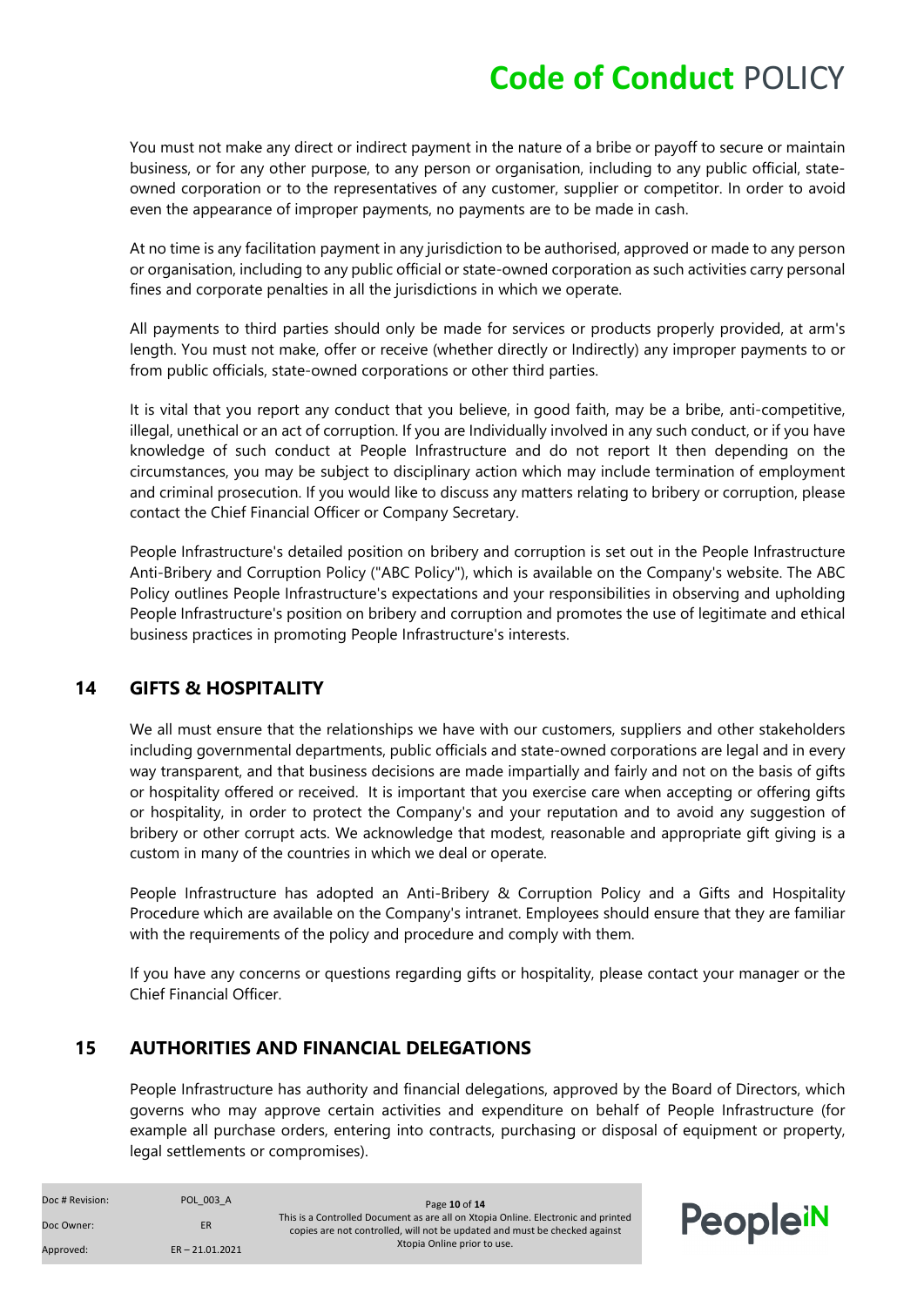You must not act in any way contrary to the authority and financial delegations as approved by the Board, or execute any documents as an officer or director of any People Infrastructure company unless that approval has been issued to you by the Board of Directors or by delegation of your manager, and then, only as set out in the People Infrastructure Delegation of Authority Policy.

A copy of the People Infrastructure Delegation of Authority Policy can be found on the Company's intranet. If you are unsure, please contact your manager or any member of Finance for assistance.

#### <span id="page-10-0"></span>**16 COMPANY PROPERTY & ASSET CONTROL**

We will ensure that you have the necessary tools and materials to do your job. All of the property and assets which you will be granted access to are ours, and you must ensure that you protect and care for them and only use them efficiently, economically as authorised and for their proper purpose. Such assets include: plant and equipment, intellectual property (Company information), motor vehicles, computers and peripherals, and all similar and related assets. You must not engage in theft, misuse or misappropriation of any Company property or assets. Such actions are absolutely inconsistent with our values.

In limited circumstances, you may be able to use our assets for personal use, with the appropriate authority. You must seek permission from your immediate manager before removing our assets from a workplace.

From time to time, we may elect to install additional surveillance measures; especially if there have been instances of suspected or actual non-compliance with the Code, the law or safety breaches.

If you have any concerns about the use of Company assets or surveillance, please contact your manager or Human Resources representative.

#### <span id="page-10-1"></span>**17 DOCUMENT RETENTION**

Every document you produce in connection with your employment, or during work hours, or with Company property is our property. From time to time, we may be required to locate and retrieve documents with short notice for the purposes of litigation, discovery, subpoena, investigation or audit. Therefore, it is imperative that necessary documents are retained, while unnecessary/duplicated records are disposed of in a systematic manner. You are responsible for controlling and managing the documents you produce, in an efficient and practical manner including ensuring your files, mobile data transmission equipment, papers, phones and all other forms of communication are appropriately secured, locked and password protected.

#### <span id="page-10-2"></span>**18 HARASSMENT AND OFFENSIVE BEHAVIOUR**

People Infrastructure promotes a 'zero tolerance' approach against violence in the workplace, unlawful discrimination, sexual harassment, bullying, vilification and victimisation in the workplace. You must not engage in any behaviours that are illegal, offensive or inconsistent with our values, such as any form of harassment, physical coercion, intimidation or victimisation. If you engage in this type of behaviour you have breached the Code and our values and will be subject to appropriate disciplinary action, from counselling you on your work performance or behaviours, up to, and including, termination of employment.

| Doc # Revision: | POL 003 A         | Page 11 of 14                                                                                                                                                   |          |
|-----------------|-------------------|-----------------------------------------------------------------------------------------------------------------------------------------------------------------|----------|
| Doc Owner:      | <b>ER</b>         | This is a Controlled Document as are all on Xtopia Online. Electronic and printed<br>copies are not controlled, will not be updated and must be checked against | PeopleiN |
| Approved:       | $ER - 21.01.2021$ | Xtopia Online prior to use.                                                                                                                                     |          |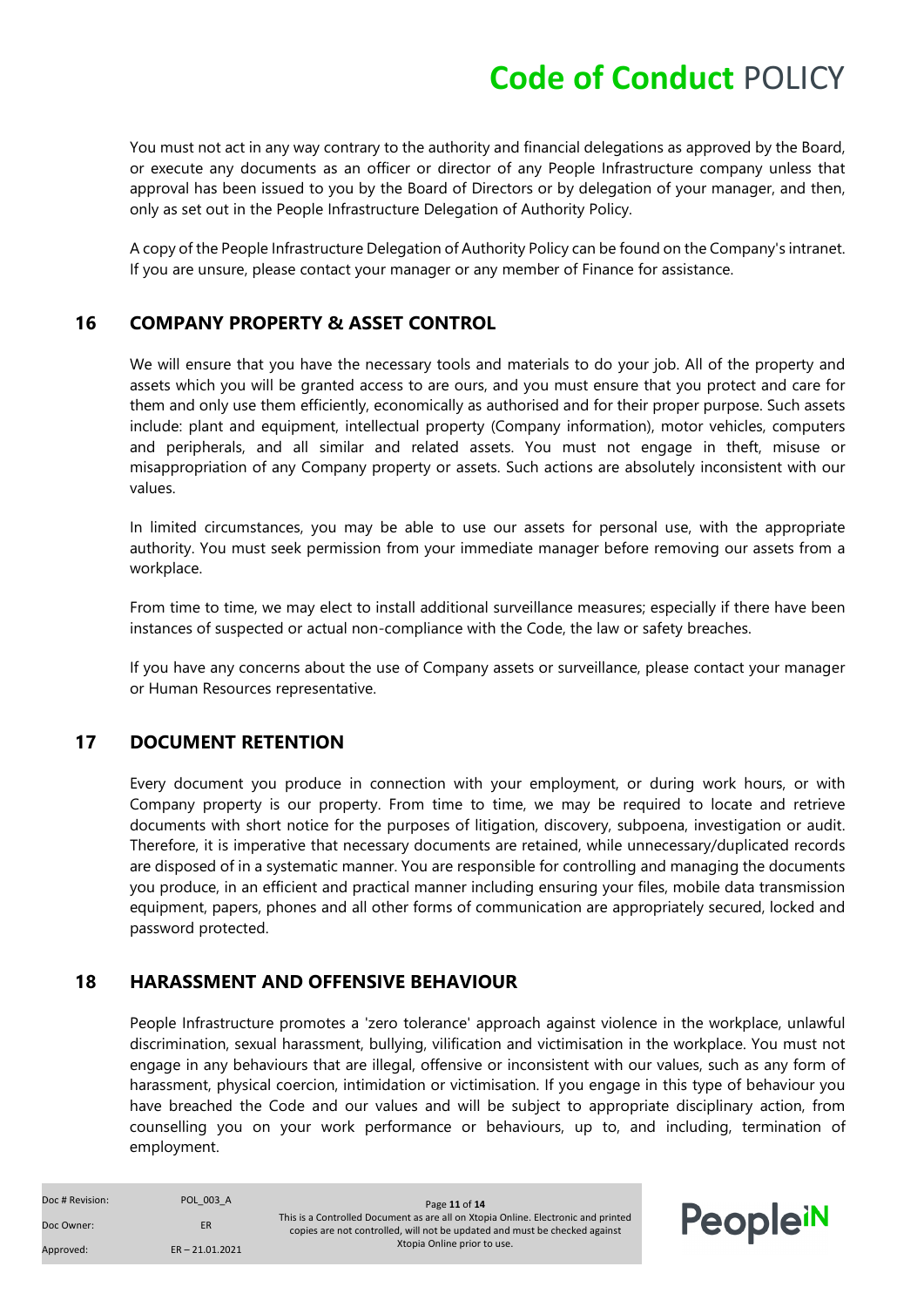You are solely responsible for your actions and behaviours, and at all times, must demonstrate consistency with our values and comply with any national or global policy dealing with equity and diversity and preventing harassment in the workplace.

If you wish to raise any concerns about harassment, inequities or any offensive behaviour in the workplace, please contact your manager or your Human Resources Representative. If you believe that the matter would be an eligible disclosure under the Company's Whistleblower Policy, you may also report it in accordance with the procedure set out in that policy, confidentially and without fear of retribution or intimidation. Please refer to the relevant section of the Code on this topic or the separate Whistleblower Policy and Procedure can be found on our Intranet.

#### <span id="page-11-0"></span>**19 EQUITY AND DIVERSITY IN EMPLOYMENT**

We believe in workplace diversity and are proud of being an Equal Employment Opportunity employer. A diverse working population brings with it cultures and ideas that can benefit and strengthen our workforce. We aspire to be a workplace that embraces minority groups and ensures that you and your fellow employees are treated equally, with respect, dignity and courtesy at all times.

We oppose any form of unlawful discrimination, which may include but Is not limited to discrimination on the basis of race, age, gender, sexual preference, religious or political beliefs, disability and impairment or marital status. Employment, promotion, and reward decisions must be based on merit.

#### <span id="page-11-1"></span>**20 HUMAN RIGHTS**

Respect for human rights is fundamental to our values and its long-term stability and growth of our business and to the wellbeing of the various communities in which we operate.

Slavery, servitude, human trafficking and forced labour (Modern Slavery) represent grave human rights abuses. People Infrastructure's approach is one of zero tolerance. People Infrastructure is committed to acting ethically and with integrity and transparency in all business dealings and to putting effective systems and controls in place to safeguard against any form of Modern Slavery taking place within the business or our supply chain.

#### <span id="page-11-2"></span>**21 MEDIA, COMMUNICATIONS & CONTINUOUS DISCLOSURE**

As a publicly listed company on the Australian Securities Exchange ("ASX"). we are committed to ensuring that our shareholders and the market are provided with timely and balanced disclosure of all relevant matters. At all times, we will comply with the continuous disclosure obligations as required by the ASX Listing Rules and Australia's Corporations Act.

Disclosure to the market or communication with the media may only be made by persons authorised in accordance with People Infrastructure's Disclosure Policy. At no time will you address or answer questions of the media. All media queries and any queries you might have about media or external communications must be directed to the Company Secretary or a member of the Disclosure Committee (as defined in the Disclosure Policy).

People Infrastructure has adopted the Disclosure Policy as a means of ensuring compliance with its disclosure and communications obligations under the Corporations Act 2001 (Cth) and the ASX Listing Rules. Employees should ensure that they are aware of the requirements of the Disclosure Policy.

| Doc # Revision: | POL 003 A         | Page 12 of 14                                                                                                                                                   |          |
|-----------------|-------------------|-----------------------------------------------------------------------------------------------------------------------------------------------------------------|----------|
| Doc Owner:      | ER                | This is a Controlled Document as are all on Xtopia Online. Electronic and printed<br>copies are not controlled, will not be updated and must be checked against | PeopleiN |
| Approved:       | $ER - 21.01.2021$ | Xtopia Online prior to use.                                                                                                                                     |          |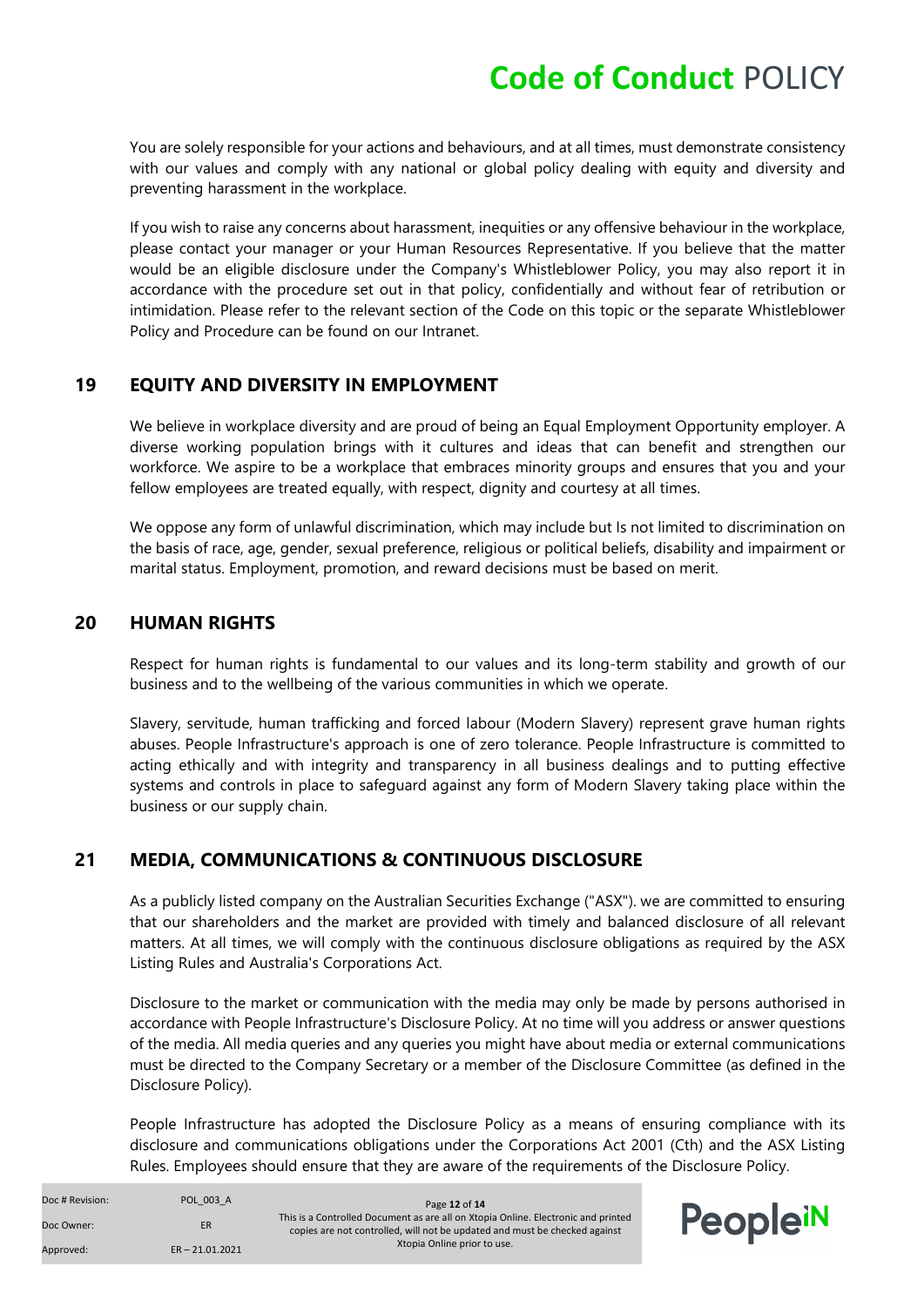#### <span id="page-12-0"></span>**22 SOCIAL MEDIA**

At People Infrastructure, we value the Importance of using social media to connect with our employees, our customers and our stakeholders. Social media tools include:

- social networking sites e.g., Facebook blogging sites,. e.g. reddit,
- video and photo sharing websites e.g., Flickr, YouTube, Instagram
- weblogs, including corporate blogs, personal blogs or blogs hosted by traditional media publications
- forums and discussion boards, blogs and social networking channels;
- online tools such as Wikipedia
- any other websites that allow individual users or companies to use simple publishing tools

It is important that whenever you use or access social media, that you understand your obligations as far as these relate to People Infrastructure or our people.

Unless expressly authorised by People Infrastructure (and then only to that extent), you must not state or suggest in any use of any social media, that you represent any People Infrastructure company, officer or director. You must ensure that any information you refer to Is completely accurate and above all, we expect you to conduct yourself with respect for others - our customers, your colleagues, management, and in regard to our operations and business affairs.

You must show respect to the confidential, internal and commercial affairs of our colleagues, our customers, our communications and our business. You must therefore comply with all confidentiality requirements, and protect all commercial information or private details of anyone connected with People Infrastructure. These requirements do not apply to any employees' personal use of social media platforms where the employee makes no reference to People Infrastructure related issues or persons.

You are personally responsible for any content you post on-line which could give rise to legitimate complaints and legal actions. Your conduct online must not adversely reflect on, or cause harm or detriment to, People Infrastructure, your colleagues, or yourself.

#### <span id="page-12-1"></span>**23 COMPUTER AND INTERNET USE**

Your use of the Internet, the Company's email system and all electronic records, programs and systems must be in accordance with this Code and People Infrastructure's Computer and Internet Use Policy Statement and Procedure, which is available on the Company's Intranet.

You must not use your People Infrastructure provided email account, our systems, programs or Intranet or internet access to engage in unethical, illegal or offensive conduct or work practices, or to conduct any business or activity other than in connection with your direct employment at People Infrastructure. This includes chain emails and downloads which could cause the integrity of our systems to be corrupted or affected by computer viruses.

If you receive content that may be unethical, illegal or offensive then please delete the content and instruct the sender that they must not disseminate such content to you. If you receive or are aware of such activities in the workplace, then you must report these activities to your manager.

| Doc # Revision: | POL 003 A         | Page 13 of 14                                                                                                                                                   |          |
|-----------------|-------------------|-----------------------------------------------------------------------------------------------------------------------------------------------------------------|----------|
| Doc Owner:      | ER                | This is a Controlled Document as are all on Xtopia Online. Electronic and printed<br>copies are not controlled, will not be updated and must be checked against | Peoplein |
| Approved:       | $ER - 21.01.2021$ | Xtopia Online prior to use.                                                                                                                                     |          |